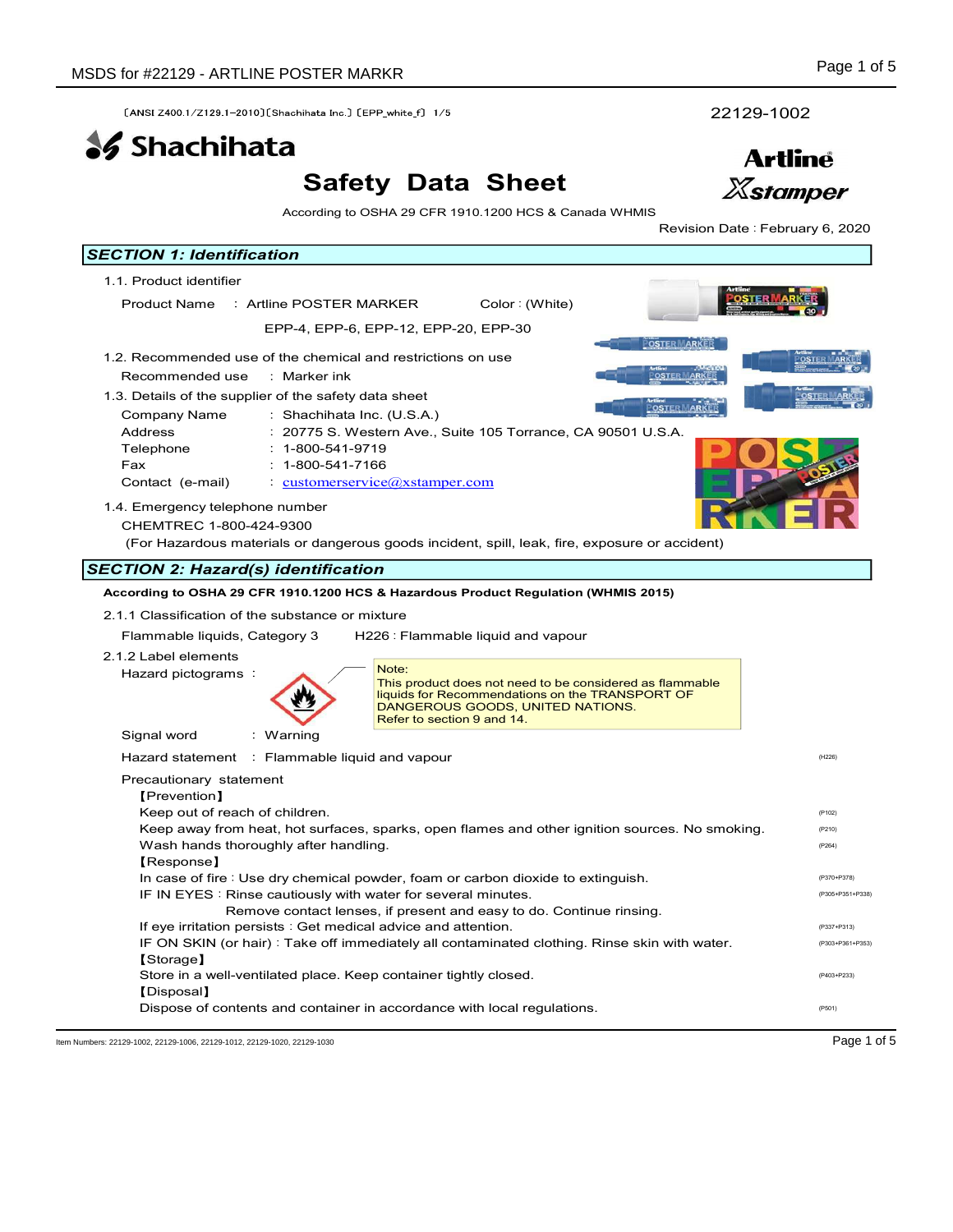#### 2.1.3 Other hazards



# SECTION 3: Composition/information on ingredients



| SDS for #22129 - ARTLINE POSTER MARKR                                                                                                                                                                                |                                                                                                                                                                                                                                                                                                                |                                                        |                                                                                                         | Page 2 of 5                    |
|----------------------------------------------------------------------------------------------------------------------------------------------------------------------------------------------------------------------|----------------------------------------------------------------------------------------------------------------------------------------------------------------------------------------------------------------------------------------------------------------------------------------------------------------|--------------------------------------------------------|---------------------------------------------------------------------------------------------------------|--------------------------------|
| [ANSI Z400 1/Z129 1-2010] [Shachihata Inc ] [EPP_white f] 2/5<br>2.1.3 Other hazards<br>Under United States Regulations (29 CFR 1910.1200 - Hazard Communication Standard),<br>this product is considered hazardous. |                                                                                                                                                                                                                                                                                                                |                                                        |                                                                                                         |                                |
| In Canada, the product mentioned above is considered hazardous<br>under the Workplace Hazardous Materials Information System (WHMIS2015)                                                                             |                                                                                                                                                                                                                                                                                                                |                                                        |                                                                                                         |                                |
| 2.3 Other information<br><b>FLAMMABILITY</b><br><b>NFPA</b><br><b>HEALTH</b>                                                                                                                                         | INSTABILITY/<br><b>REACTIVITY</b>                                                                                                                                                                                                                                                                              | <b>HEALTH</b><br><b>HMIS</b><br>PERSONAL<br>PROTECTION | Artline POSTER MARKERS EPP<br>$\diagup$<br>$\vert$ 1<br> 2 <br><b>FLAMMABILITY</b><br>PHYSICAL HAZARD 0 |                                |
| <b>SECTION 3: Composition/information on ingredients</b>                                                                                                                                                             |                                                                                                                                                                                                                                                                                                                |                                                        |                                                                                                         |                                |
| Substance / Mixture : Mixture<br>Ingredients                                                                                                                                                                         |                                                                                                                                                                                                                                                                                                                |                                                        |                                                                                                         |                                |
| Chemical Name /                                                                                                                                                                                                      | Composition                                                                                                                                                                                                                                                                                                    | CAS                                                    |                                                                                                         | Classification (OSHA HCS 2012) |
| Generic name                                                                                                                                                                                                         | weight %                                                                                                                                                                                                                                                                                                       | Registry No.                                           | <b>Hazard Class</b>                                                                                     | <b>Hazard statement</b>        |
| Ethanol                                                                                                                                                                                                              | $1 \sim 10$                                                                                                                                                                                                                                                                                                    | 64-17-5                                                | Flam. Liq. 2                                                                                            | H225                           |
| Water                                                                                                                                                                                                                | $45 \sim 55$                                                                                                                                                                                                                                                                                                   | 7732-18-5                                              | none                                                                                                    | none                           |
| Synthetic resin                                                                                                                                                                                                      | $1 \sim 10$                                                                                                                                                                                                                                                                                                    | Confidential                                           | none                                                                                                    | none                           |
| Titanium dioxide                                                                                                                                                                                                     | $30 \sim 40$                                                                                                                                                                                                                                                                                                   | 13463-67-7                                             | none                                                                                                    | none                           |
| Others                                                                                                                                                                                                               | $1 \sim 10$                                                                                                                                                                                                                                                                                                    | Confidential                                           | none                                                                                                    | none                           |
| total                                                                                                                                                                                                                | 100                                                                                                                                                                                                                                                                                                            |                                                        |                                                                                                         |                                |
| <b>SECTION 4: First-aid measures</b>                                                                                                                                                                                 |                                                                                                                                                                                                                                                                                                                |                                                        |                                                                                                         |                                |
| 4.1. Description of first aid measures<br>IF INHALED<br>IF ON SKIN                                                                                                                                                   | : Remove victim to fresh air and keep at rest in a position comfortable for breathing.<br>Consult a doctor if symptoms persist.<br>: Remove / Take off immediately all contaminated clothing. Wash with soap and water.<br>If skin irritation/rash occurs or feel unwell, consult a doctor for medical advice. |                                                        |                                                                                                         |                                |
| IF IN EYES                                                                                                                                                                                                           | : Rinse cautiously with water for several minutes. Remove contact lenses, if present and<br>easy to do. Continue rinsing. If eye irritation persists, get medical advice/attention.                                                                                                                            |                                                        |                                                                                                         |                                |
| IF SWALLOWED                                                                                                                                                                                                         | : After rinse mouth immediately, give about 250 ml of water or milk and thin in the stomach,<br>and do not vomit forcibly. Moreover, do not give anything from the mouth to the patient                                                                                                                        |                                                        |                                                                                                         |                                |

## **SECTION 4: First-aid measures**

| 4.1. Description of first aid measures                                                                       |                                                                                                         |  |
|--------------------------------------------------------------------------------------------------------------|---------------------------------------------------------------------------------------------------------|--|
| IF INHALED                                                                                                   | : Remove victim to fresh air and keep at rest in a position comfortable for breathing.                  |  |
|                                                                                                              | Consult a doctor if symptoms persist.                                                                   |  |
| IF ON SKIN                                                                                                   | : Remove / Take off immediately all contaminated clothing. Wash with soap and water.                    |  |
|                                                                                                              | If skin irritation/rash occurs or feel unwell, consult a doctor for medical advice.                     |  |
| IF IN EYES                                                                                                   | : Rinse cautiously with water for several minutes. Remove contact lenses, if present and                |  |
|                                                                                                              | easy to do. Continue rinsing. If eye irritation persists, get medical advice/attention.                 |  |
| IF SWALLOWED<br>: After rinse mouth immediately, give about 250 ml of water or milk and thin in the stomach, |                                                                                                         |  |
|                                                                                                              | and do not vomit forcibly. Moreover, do not give anything from the mouth to the patient                 |  |
|                                                                                                              | when not conscious. Receive the doctor's treatment (stomach pump) promptly.                             |  |
| Note to Physicians:                                                                                          |                                                                                                         |  |
|                                                                                                              | All treatments should be based on observed signs and symptoms of distress in the patient.               |  |
|                                                                                                              | Consideration should be given to the possibility that overexposure to materials other than this product |  |
| may have occurred.                                                                                           |                                                                                                         |  |
|                                                                                                              | <b>SECTION 5: Fire-fighting measures</b>                                                                |  |
|                                                                                                              |                                                                                                         |  |
| Suitable extinguishing media                                                                                 | : Dry chemical powder, foam or carbon dioxide                                                           |  |
| Unsuitable extinguishing media                                                                               | : None                                                                                                  |  |
|                                                                                                              | 5.1. Extinguishing media                                                                                |  |

5.2. Special hazards arising from the substance or mixture For initial stage extinction, carbon dioxide or dry chemical powder. When a fire extends, fire is extinguished by a large amount of water spray. Do not discharge extinguishing waters into the aquatic environment.

Item Numbers: 22129-1002, 22129-1006, 22129-1012, 22129-1020, 22129-1030 Page 2 of 5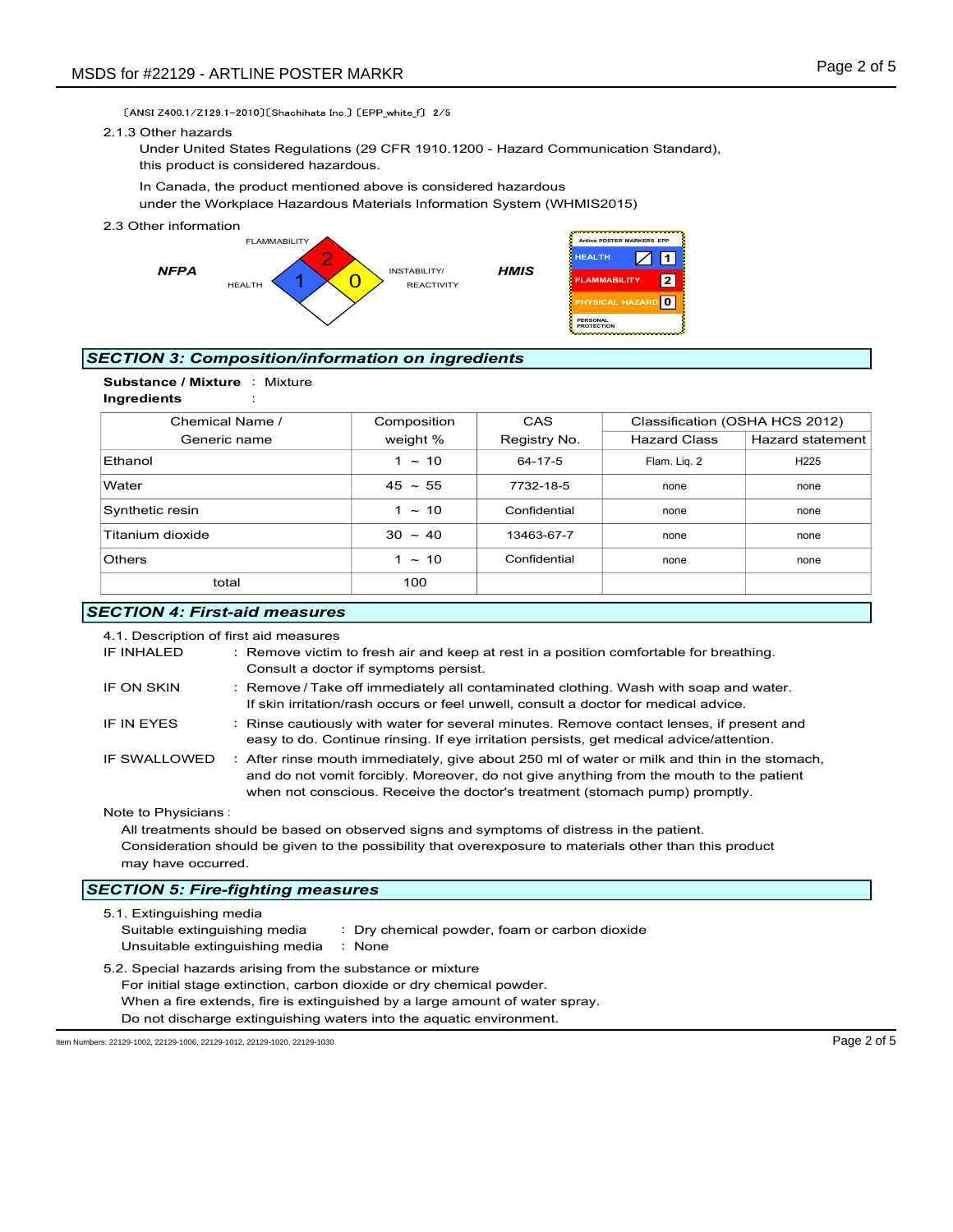[ANSI Z400 1/Z129 1-2010] [Shachihata Inc.] [EPP\_white\_f] 3/5

5.3. Advice for firefighters

In the extinction work, an appropriate protective equipment (gloves, glasses, and mask) has to be worn. Because during a fire, hazardous gases may be generated, fire-fighters have to wear self-contained breathing apparatus and other protective equipment.

## SECTION 6: Accidental release measures

- 6.2. Environmental precautions
- Do not throw the leakage thing directly into environment
- 6.3. Methods and material for containment and cleaning up
	- In case of a small spill, remove by absorbing with absorbents (sawdust, soil, sand, waste cloth, etc.), and then wipe off the waste well with waste cloth, and rag.
	- In case of large spills, prevent leakage by enclosing with nonflammables (earth and sand, etc.)

# SECTION 7: Handling and storage

| apparatus and other protective equipment.                                                                                                                                                                                           |                           |                                                                                                                                                                                                                         | Because during a fire, nazardous gases may be generated, fire-fighters have to wear self-contained breathing                                                                                                                                                                                                 |  |
|-------------------------------------------------------------------------------------------------------------------------------------------------------------------------------------------------------------------------------------|---------------------------|-------------------------------------------------------------------------------------------------------------------------------------------------------------------------------------------------------------------------|--------------------------------------------------------------------------------------------------------------------------------------------------------------------------------------------------------------------------------------------------------------------------------------------------------------|--|
| ECTION 6: Accidental release measures                                                                                                                                                                                               |                           |                                                                                                                                                                                                                         |                                                                                                                                                                                                                                                                                                              |  |
| 6.1. Personal precautions, protective equipment and emergency procedures<br>6.2. Environmental precautions<br>Do not throw the leakage thing directly into environment<br>6.3. Methods and material for containment and cleaning up |                           | Evacuate personnel to safe area. Shut off all sources of ignition.<br>and then wipe off the waste well with waste cloth, and rag.<br>and collect into empty container by scoop, suction equipment or the like.          | No Flares, smoking or flame in area. Put on protective equipment. Ensure adequate ventilation.<br>In case of a small spill, remove by absorbing with absorbents (sawdust, soil, sand, waste cloth, etc.),<br>In case of large spills, prevent leakage by enclosing with nonflammables (earth and sand, etc.) |  |
| <b>ECTION 7: Handling and storage</b>                                                                                                                                                                                               |                           |                                                                                                                                                                                                                         |                                                                                                                                                                                                                                                                                                              |  |
| 7.1. Precautions for safe handling<br>Advice on safe handling<br>7.2. Conditions for safe storage, including any incompatibilities<br>Requirements for storage<br>areas and containers                                              |                           | : Use with adequate ventilation.<br>Avoid contact with skin, eyes and clothing.<br>Obtain special instructions before use.<br>Do not eat, drink or smoke when using this product.<br>Keep out of the reach of children. | Do not handle until all safety precautions have been read and understood.<br>: Keep containers tightly closed and store in a cool and dry place.<br>Keep away from heat and flame, ignition source and sunlight.                                                                                             |  |
| ECTION 8: Exposure controls/personal protection                                                                                                                                                                                     |                           |                                                                                                                                                                                                                         |                                                                                                                                                                                                                                                                                                              |  |
| 8.1. Control parameters<br><b>ACGIH (2019)</b><br>Ethanol<br>Titanium dioxide                                                                                                                                                       | <b>STEL</b><br><b>TWA</b> | 1,000 ppm<br>10 mg/m $3$                                                                                                                                                                                                |                                                                                                                                                                                                                                                                                                              |  |
| <b>OSHA PEL</b><br>Ethanol<br>Titanium dioxide                                                                                                                                                                                      | <b>TWA</b><br><b>TWA</b>  | 1,000 ppm<br>15 mg/m $3$                                                                                                                                                                                                |                                                                                                                                                                                                                                                                                                              |  |
| Canada Ontario Provincial<br>Ethanol                                                                                                                                                                                                | STEL                      | 1,000 ppm                                                                                                                                                                                                               |                                                                                                                                                                                                                                                                                                              |  |

## SECTION 8: Exposure controls/personal protection

| o.s. ivienious and material for containment and clearing up |            | In case of a small spill, remove by absorbing with absorbents (sawdust, soil, sand, waste cloth, etc.),<br>and then wipe off the waste well with waste cloth, and rag. |  |
|-------------------------------------------------------------|------------|------------------------------------------------------------------------------------------------------------------------------------------------------------------------|--|
|                                                             |            | In case of large spills, prevent leakage by enclosing with nonflammables (earth and sand, etc.)                                                                        |  |
|                                                             |            | and collect into empty container by scoop, suction equipment or the like.                                                                                              |  |
| <b>SECTION 7: Handling and storage</b>                      |            |                                                                                                                                                                        |  |
| 7.1. Precautions for safe handling                          |            |                                                                                                                                                                        |  |
| Advice on safe handling                                     |            | : Use with adequate ventilation.                                                                                                                                       |  |
|                                                             |            | Avoid contact with skin, eyes and clothing.                                                                                                                            |  |
|                                                             |            | Obtain special instructions before use.                                                                                                                                |  |
|                                                             |            | Do not handle until all safety precautions have been read and understood.<br>Do not eat, drink or smoke when using this product.                                       |  |
|                                                             |            |                                                                                                                                                                        |  |
|                                                             |            | 7.2. Conditions for safe storage, including any incompatibilities                                                                                                      |  |
| Requirements for storage<br>areas and containers            |            | : Keep containers tightly closed and store in a cool and dry place.<br>Keep away from heat and flame, ignition source and sunlight.                                    |  |
|                                                             |            | Keep out of the reach of children.                                                                                                                                     |  |
|                                                             |            |                                                                                                                                                                        |  |
| <b>SECTION 8: Exposure controls/personal protection</b>     |            |                                                                                                                                                                        |  |
| 8.1. Control parameters                                     |            |                                                                                                                                                                        |  |
| <b>ACGIH (2019)</b><br>Ethanol                              | STEL       |                                                                                                                                                                        |  |
| Titanium dioxide                                            | <b>TWA</b> | 1,000 ppm<br>10 mg/m $3$                                                                                                                                               |  |
| <b>OSHA PEL</b>                                             |            |                                                                                                                                                                        |  |
| Ethanol                                                     | <b>TWA</b> | 1,000 ppm                                                                                                                                                              |  |
| Titanium dioxide                                            | <b>TWA</b> | 15 mg/m $^3$                                                                                                                                                           |  |
| Canada Ontario Provincial                                   |            |                                                                                                                                                                        |  |
| Ethanol                                                     | STEL       | 1,000 ppm                                                                                                                                                              |  |
| Titanium dioxide                                            | <b>TWA</b> | 10 mg/m $^3$                                                                                                                                                           |  |
| Canada Quebec Provincial                                    |            |                                                                                                                                                                        |  |
| Ethanol                                                     | <b>TWA</b> | 1,000 ppm                                                                                                                                                              |  |
| Titanium dioxide                                            | <b>TWA</b> | 10 mg/m $^3$                                                                                                                                                           |  |
| 8.2. Exposure controls                                      |            |                                                                                                                                                                        |  |
| Personal protective equipment                               |            |                                                                                                                                                                        |  |
| Respiratory Protection                                      |            | : Use with local exhaust ventilation, when in long use.                                                                                                                |  |
|                                                             |            | Avoid breathing vapours. Wear mask to prevent organic gas, if necessary.                                                                                               |  |
| Hand Protection                                             |            | : Avoid contact with hands. Wear safety gloves, if necessary.                                                                                                          |  |
| Eye Protection                                              |            | : Avoid contact with eyes. Wear safety glasses, if necessary.                                                                                                          |  |
| Skin Protection                                             |            | : Avoid skin contact. Wear personal protection apron, boots, if necessary.                                                                                             |  |
| Environmental exposure controls                             |            |                                                                                                                                                                        |  |
| General advice                                              |            | : Prevent product from entering drains.                                                                                                                                |  |
|                                                             |            | Prevent further leakage or spillage if safe to do so                                                                                                                   |  |

ltem Numbers: 22129-1002, 22129-1006, 22129-1012, 22129-1020, 22129-1120, 22129-1**1**9the product contaminates rivers and lakes or drains inform respective authoritidage 3 of 5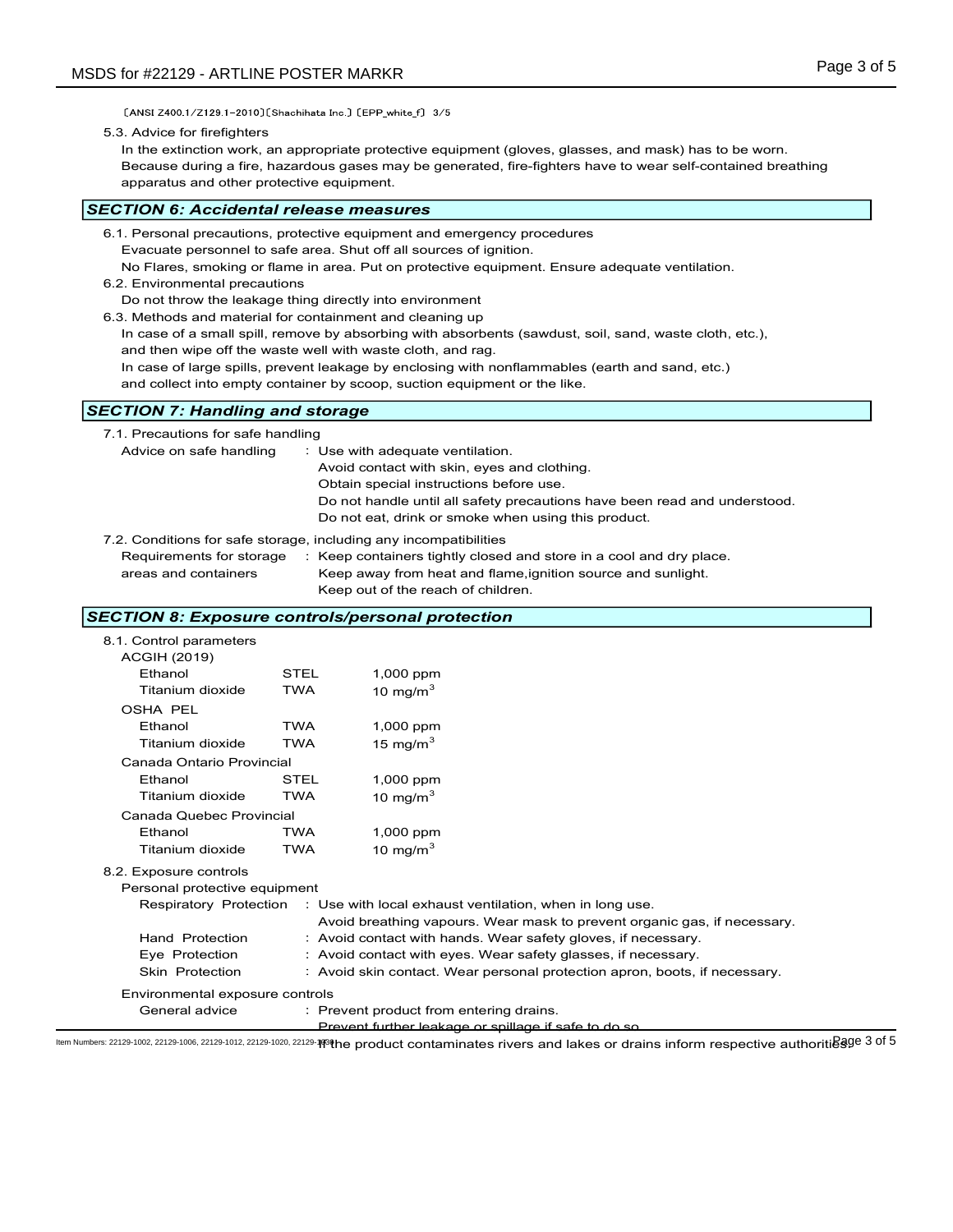| MSDS for #22129 - ARTLINE POSTER MARKR                                                                                                                                 |                                                                                                                                                                                                                                                                                                                                                                                                                                                                                                                                           | Page 4 of 5                                      |
|------------------------------------------------------------------------------------------------------------------------------------------------------------------------|-------------------------------------------------------------------------------------------------------------------------------------------------------------------------------------------------------------------------------------------------------------------------------------------------------------------------------------------------------------------------------------------------------------------------------------------------------------------------------------------------------------------------------------------|--------------------------------------------------|
| [ANSI Z400 1/Z129 1-2010] [Shachihata Inc.] [EPP_white_f] 4/5                                                                                                          |                                                                                                                                                                                                                                                                                                                                                                                                                                                                                                                                           |                                                  |
| <b>SECTION 9: Physical and chemical properties</b>                                                                                                                     |                                                                                                                                                                                                                                                                                                                                                                                                                                                                                                                                           |                                                  |
| 9.1 Information on basic physical and chemical properties<br>Appearance                                                                                                | : White liquid                                                                                                                                                                                                                                                                                                                                                                                                                                                                                                                            |                                                  |
| Odor                                                                                                                                                                   | $:$ None                                                                                                                                                                                                                                                                                                                                                                                                                                                                                                                                  |                                                  |
| рH                                                                                                                                                                     | : Not applicable                                                                                                                                                                                                                                                                                                                                                                                                                                                                                                                          |                                                  |
| <b>Boiling point</b>                                                                                                                                                   | : 172.4°F (78°C) ~ 212°F (100°C)                                                                                                                                                                                                                                                                                                                                                                                                                                                                                                          |                                                  |
| Flash point                                                                                                                                                            | : $112.2^{\circ}F$ (44 $^{\circ}C$ ) (closed cup)                                                                                                                                                                                                                                                                                                                                                                                                                                                                                         | Not sustained combustibility; Refer to section14 |
| Relative Density (at 77°F, 25°C) : $1.3 \sim 1.5$ (g/cm <sup>3</sup> )                                                                                                 |                                                                                                                                                                                                                                                                                                                                                                                                                                                                                                                                           |                                                  |
| Solubility in Water                                                                                                                                                    | : Soluble                                                                                                                                                                                                                                                                                                                                                                                                                                                                                                                                 |                                                  |
| <b>SECTION 10: Stability and reactivity</b>                                                                                                                            |                                                                                                                                                                                                                                                                                                                                                                                                                                                                                                                                           |                                                  |
| 10.2. Possibility of hazardous reactions<br>10.3. Chemical stability<br>The product is stable.<br>10.4. Conditions to Avoid<br>High temperature, Direct sunlight, Fire | Under normal conditions of storage and use, hazardous reactions will not occur.                                                                                                                                                                                                                                                                                                                                                                                                                                                           |                                                  |
| 10.5. Incompatible Materials<br>No data available<br>10.6. Hazardous decomposition products<br>CO, CO <sub>2</sub>                                                     |                                                                                                                                                                                                                                                                                                                                                                                                                                                                                                                                           |                                                  |
| <b>SECTION 11: Toxicological information</b>                                                                                                                           |                                                                                                                                                                                                                                                                                                                                                                                                                                                                                                                                           |                                                  |
| 11.1. Information on toxicological effects<br>Acute toxicity<br>[Ethanol]                                                                                              | : LD/LC50 values that are relevant for classification<br>Oral-rat<br>>5,000 mg/kg<br>LD50<br><b>LC50</b><br>>20 mg/L/4h<br>Inhalation-rat                                                                                                                                                                                                                                                                                                                                                                                                 |                                                  |
| Carcinogenicity                                                                                                                                                        | : Titanium dioxide has been classified by the IARC as Group 2B.<br>Other materials ; Not contain any component that is considered<br>a human carcinogen by IARC, ACGIH, EPA, EU or NTP.                                                                                                                                                                                                                                                                                                                                                   |                                                  |
|                                                                                                                                                                        | Regarding the carcinogenicity of titanium dioxide, International Agency for Research on Cancer (IARC) has classified as a group 2B. However,<br>ACGIH (American Conference of Governmental Industrial Hygienists), EPA (Environmental Protection Agency), EU (European Chemicals Agency),<br>NTP (National Toxicology Program, USA) in the classification of suspected carcinogenic to humans has not been done.<br>Therefore, as the ink product we could not classify the carcinogenicity of GHS from that there is no sufficient data. |                                                  |
| <b>SECTION 12: Ecological information</b>                                                                                                                              |                                                                                                                                                                                                                                                                                                                                                                                                                                                                                                                                           |                                                  |
| 12.1. Ecotoxicity                                                                                                                                                      | : No data available                                                                                                                                                                                                                                                                                                                                                                                                                                                                                                                       |                                                  |
| 12.2. Persistence and degradability : No data available                                                                                                                |                                                                                                                                                                                                                                                                                                                                                                                                                                                                                                                                           |                                                  |
| 12.3. Bioaccumulative potential<br>12.4. Mobility in soil                                                                                                              | : No data available<br>: No data available                                                                                                                                                                                                                                                                                                                                                                                                                                                                                                |                                                  |

Do not allow product to reach ground, any water course or sewage system.

Item Numbers: 22129-1002, 22129-1006, 22129-1012, 22129-1020, 22129-1030